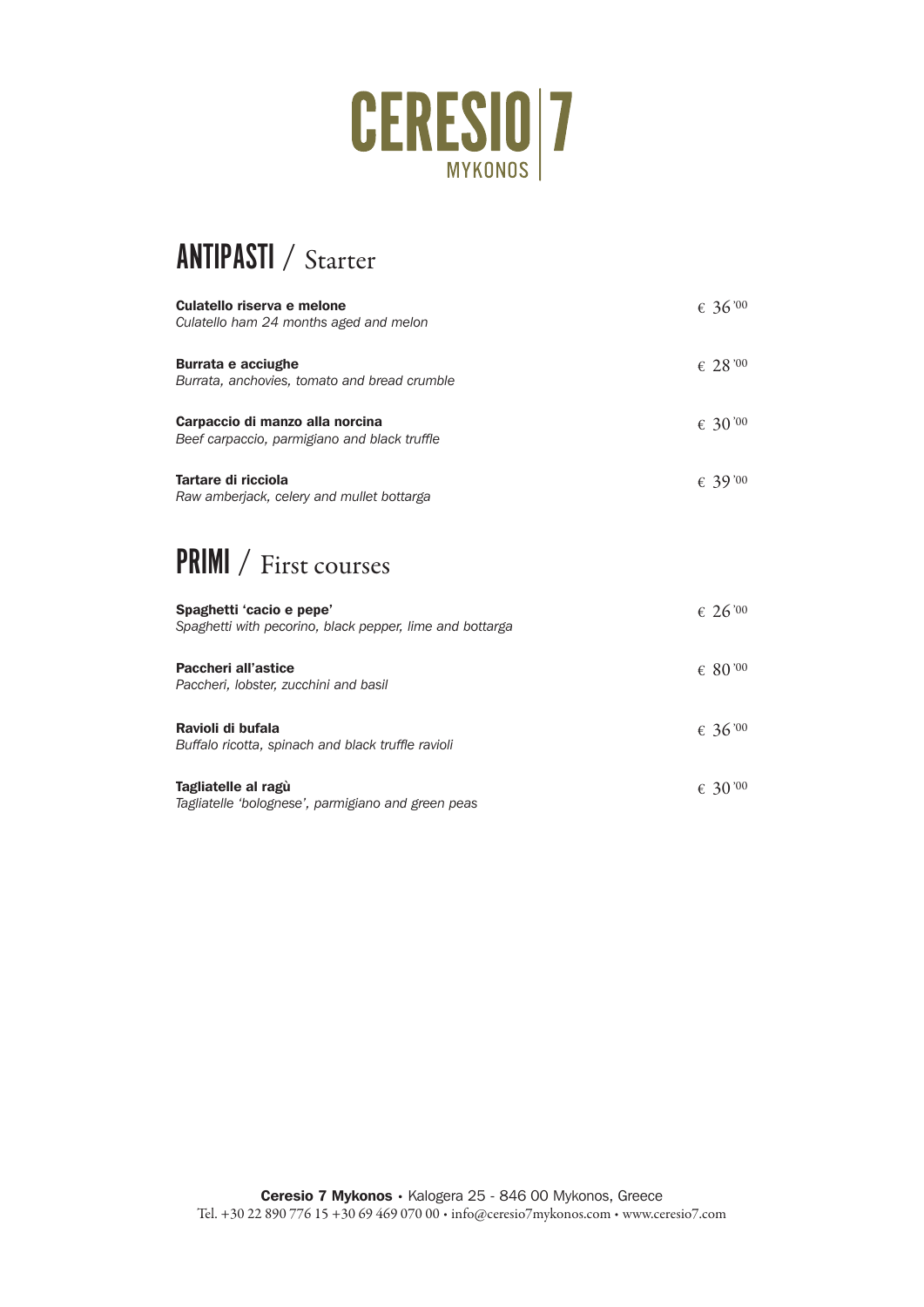

# INSALATE / Salad

| Catalana di astice<br>Lobster salad, tomatoes and peaches               | $\epsilon$ 58 '00 |
|-------------------------------------------------------------------------|-------------------|
| Caprese di tonno<br>Raw tuna carpaccio, mozzarella and aubergine confit | $\epsilon$ 26'00  |
| Gamberi e salmone<br>Prawns, rocket, sweetcorn and marinated salmon     | € 38 '00          |
| Ceresio7 greek salad<br>Feta, cucumber, roasted pepper and capers       | $\epsilon$ 22.00  |

Pane e focaccia *Bread and focaccia selection*  $\epsilon$  8'00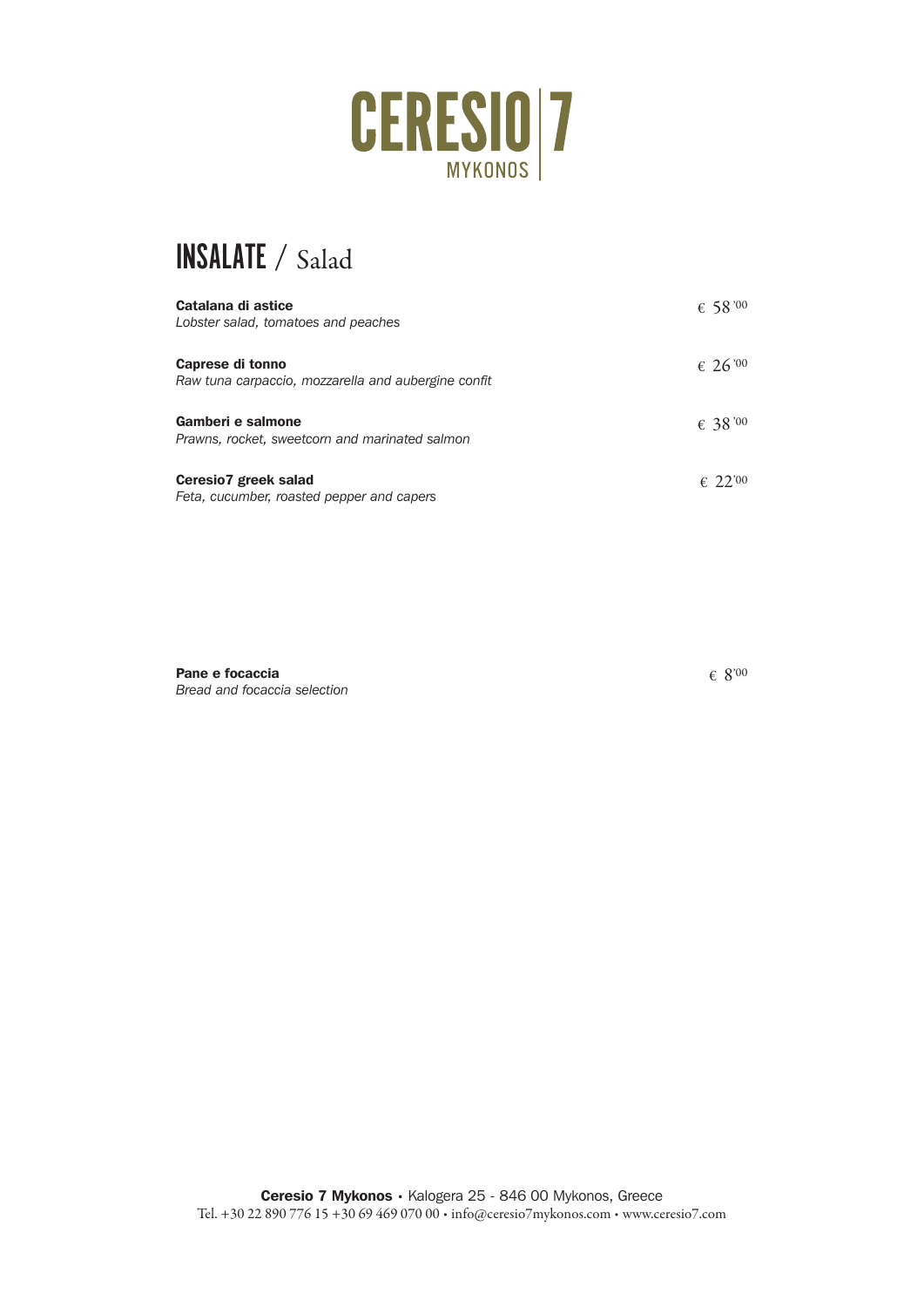

### PESCI / Fish

| Branzino all'acqua pazza<br>Apple tarte tatin cinnamon and milk ice-cream       | $\epsilon$ 44'00  |
|---------------------------------------------------------------------------------|-------------------|
| Triglie e carciofi<br>Toasted red mullet, artichokes and black olives           | $\epsilon$ 54 '00 |
| Polpo alla diavola<br>Deviled octopus, capers and chickpea puree                | $\epsilon$ 46'00  |
| Crudo di mare<br>Assortment of raw fish, soy, lime and olive oil                | € 76'00           |
| CARNI / Meat                                                                    |                   |
| Filetto di manzo "Rossini"<br>Beef fillet, foie gras, spinach and black truflle | $\epsilon$ 80 '00 |
| Carrè di agnello in caponata<br>Lamb chops, aubergine 'caponata' and mint sauce | \$54'00           |

| Vitello tonnato e giardiniera<br>Veal sirloin, pickles vegetables and tuna sauce | $\epsilon$ 48 '00  |
|----------------------------------------------------------------------------------|--------------------|
| La Fiorentina                                                                    | $\epsilon$ 220 '00 |

*1 kg T-bone steak and its garnishes*

*The food served in this restaurant might contain traces of the following substances: Cereals containing gluten / Shellfish or*  shellfish based products / Egg or egg based products / Fish and fish based products / Peanut or peanut based products / *Soy e soy based products / Milk and milk based products (including lactose) / Nuts: almond, hazelnut, walnut, acagiù nut, Pecan, Macadamia, Queensland and pistachio / Celery and celery based products / Mustard and mustard based products / Sesame seed and sesame seed based products / Sulphites in concentration higher than 10mg/kg / Lupin e lupin based products.* 

*In case of allergies or intolerance to any of the allergen listed above\* o for further information do not hesitate to ask our staff. \*As per All. II del Reg. CE 1169/11.* 

*The following ingredients present in the recipes could be frozen or deep-frozen at origin depending on the availability of the market: crab/ red prawns/ langoustine/cuttlefish/ foie gras/ scallops.* 

*Raw fish is preserved and processed when fresh according to CE Regulations 853/2004.*